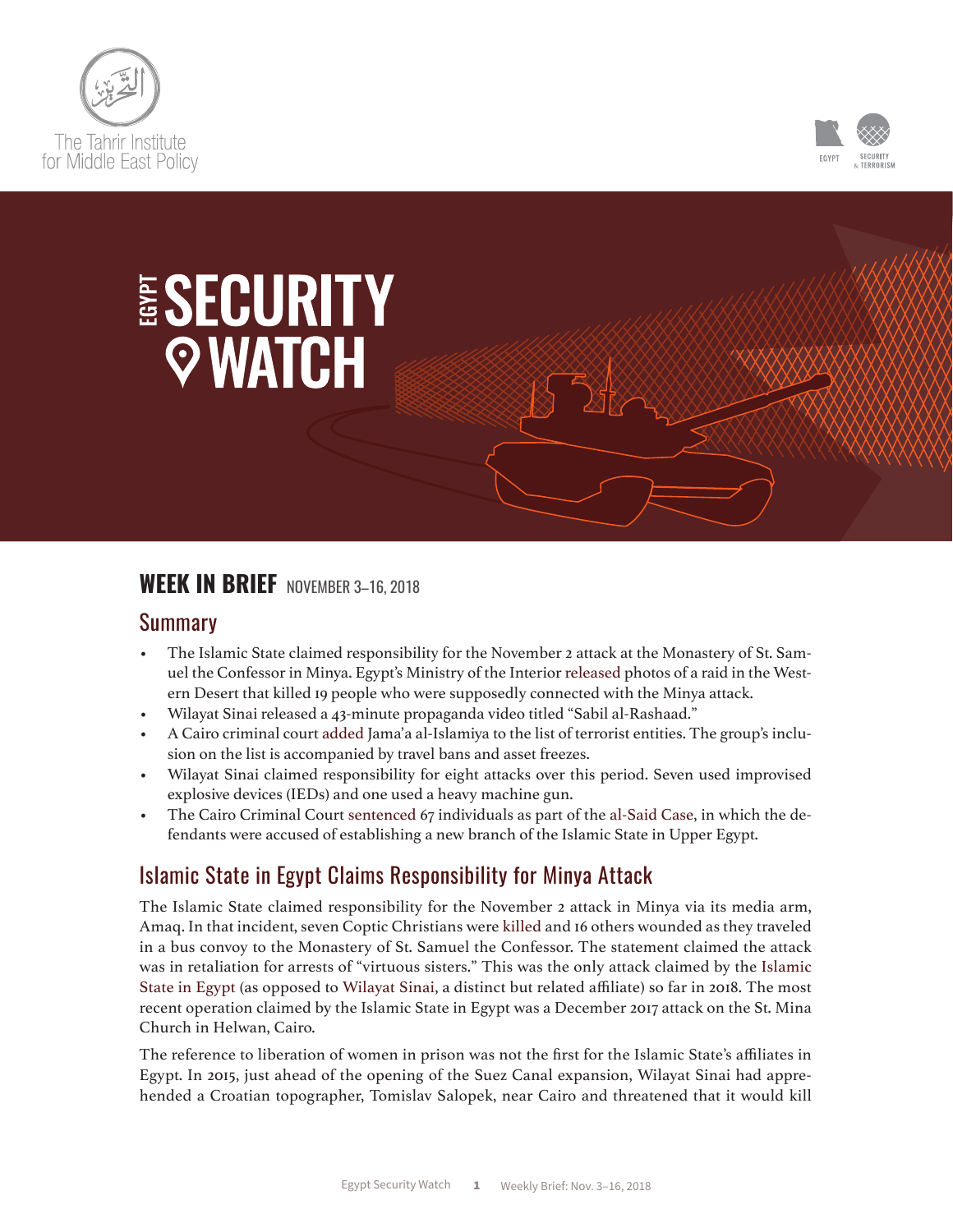him if all Muslim women were not liberated from Egyptian prison within 48 hours. Days later, the group released photos of Salopek's decapitated body.

In its weekly *al-Naba* newsletter, the Islamic State commented on its renewed focus in targeting Christians in operations. In the full-page article, the group described the operation from planning to execution and discussed the similar [operation](https://www.nytimes.com/2017/05/26/world/middleeast/egypt-coptic-christian-attack.html) from last year.

#### Wilayat Sinai Releases New Propaganda Video

Wilayat Sinai released a video titled, "Sabil al-Rashaad," or "The Path of Reason." The video featured testimonials from security forces-turned-militants and showed footage of past Wilayat Sinai operations. The video also included confirmation that Wilayat Sinai leader Abu Osama al-Masri was killed in an Egyptian air strike. Masri previously served as the group's spokesman but was characterized as the group's leader, when [designated](https://www.state.gov/r/pa/prs/ps/2017/05/270982.htm) by the U.S. State Department as a foreign terrorist in May 2017. The video concludes by memorializing additional Wilayat Sinai fighters, whom the grouped deemed "martyrs."

#### Ministry of Interior Operations Kills 19 After Bus Attack

On November 4, forces from the Ministry of Interior [killed](https://www.cnn.com/2018/11/04/world/coptic-christians-militants-killed/index.html) 19 individuals who were allegedly involved in the November 2 attack in Minya. The ministry stated that they were killed in a shootout in a mountainous area in the western part of the province. A report from the ministry stated that government forces tracked the militants following the attack and raided their camp, prompting militants to open fire on the forces, to which they responded. Security forces purportedly [recovered](https://uk.reuters.com/article/uk-egypt-security/egypt-says-19-militants-killed-in-security-operation-after-attack-on-christians-idUKKCN1N90AV) weapons including automatic and semiautomatic rifles, shotguns, and ammunition. No casualties were reported on the side of the security forces, and no individuals were apprehended in the raid.

Photographs accompanying the raid's announcement suggested discrepancies with the ministry's account: Most gunshot wounds shown were to the head rather than to the body, as would be typical of a firefight. Many weapons were [not loaded](https://twitter.com/EgyGreenfly/status/1059108043210874880), and those killed did not appear to be carrying ammunition. Paraphernalia shown at the scene [matched](https://www.lepoint.fr/monde/en-egypte-la-police-protege-t-elle-vraiment-les-coptes-07-11-2018-2269412_24.php) that found at a similar scene in July 2017.

While the instance of counter-terror raids-turned-shootouts in Egypt has been on the rise since 2017, the exact circumstances around many of them are incredibly difficult to determine. The Ministry of Interior is often the only source of information about these raids, as the vast majority have no available eyewitness reports. In previous raids, individuals who were killed were previously reported to have been in police custody. For more on these instances, read this [article](https://theintercept.com/2017/11/11/egypt-war-on-terror-extrajudicial-killings/) by TIMEP's Research Director and a former research associate.

#### Jama'a al-Islamiya Added to List of Terrorist Entities

A Cairo criminal court designated Jama'a al-Islamiya as a terrorist entity under the [Terrorist Entities](https://timep.org/commentary/analysis/terrorist-entities-law-egypts-latest/) [Law](https://timep.org/commentary/analysis/terrorist-entities-law-egypts-latest/). The group waged an armed campaign against the Egyptian state throughout the 1990s, operating mainly out of Assiut. The group officially renounced violence in 2003 after being defeated militarily by Egyptian security forces. The state [alleges](https://aawsat.com/english/home/article/1459361/egypt-adds-%E2%80%98al-gamaa-al-islamiya%E2%80%99-%C2%A0terror-list) that, following the January 25 Revolution, Jama'a al-Islamiya leaders deviated from this pledge and sought instead to establish an Islamic state. The court also [placed](http://english.ahram.org.eg/NewsContent/1/64/316129/Egypt/Politics-/Egypt-state-gazette-publishes-names-of--AlGamaa-Al.aspx) 164 of the group's members on the terrorism list for five years.

#### Wilayat Sinai Claims Eight Attacks

On November 5, Wilayat Sinai claimed two attacks in Rafah that it said were carried out to repel an Egyptian military operation. The first incident involved the use of heavy machine guns to disable an Egyptian M60 tank, and the second destroyed an unspecified military vehicle with an IED. The Islamic State's Amaq news agency released a rare explanation for the attacks, referencing an offensive military operation.